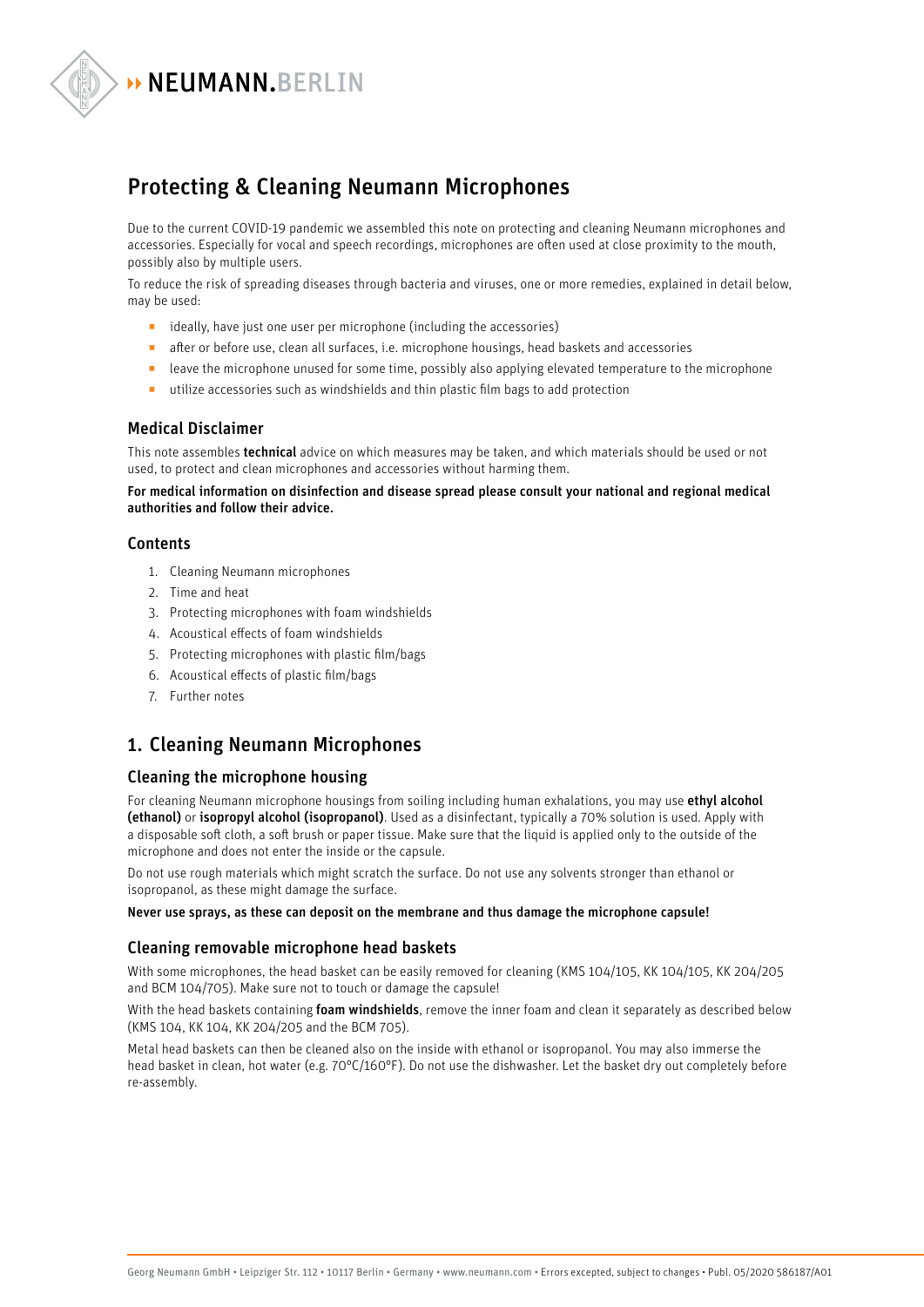

### Personalized head baskets

BCM 104 and BCM 705 were constructed for simple switching between personalized head baskets, so each user can use his own basket. Baskets for BCM are available as spare parts:

| Microphone      | <b>Description</b> | Color  | Part no. |
|-----------------|--------------------|--------|----------|
| BCM 104/BCM 705 | Basket (BCM)       | Nickel | 576598   |

| Microphone             | <b>Description</b>    | Color        | Part no. |
|------------------------|-----------------------|--------------|----------|
| KMS 104/104 plus       | Basket (KMS 104)      | Nickel       | 513904   |
| KMS 104 bk/104 plus bk | Basket (KMS 104 bk)   | <b>Black</b> | 513903   |
| <b>KMS 105</b>         | Basket (KMS 105)      | Nickel       | 079037   |
| KMS 105 bk             | Basket (KMS 105 bk)   | <b>Black</b> | 079038   |
| KK 104                 | Basket (KK 104)       | Nickel       | 510306   |
| KK 104 bk              | Basket (KK 104 bk)    | <b>Black</b> | 510307   |
| KK 105                 | Basket (KK 105)       | Nickel       | 094805   |
| KK 105 bk              | Basket (KK 105 bk)    | <b>Black</b> | 094804   |
| <b>KK 105 HD</b>       | Basket (KK 104 HD)    | Nickel       | 510335   |
| KK 105 HD bk           | Basket (KK 105 HD bk) | <b>Black</b> | 510336   |
| KK 204                 | Basket (KK 204)       | Nickel       | 528689   |
| <b>KK 204 bk</b>       | Basket (KK 204 bk)    | <b>Black</b> | 528690   |
| KK 205                 | Basket (KK 204)       | Nickel       | 528691   |
| KK 205 bk              | Basket (KK 204 bk)    | <b>Black</b> | 528692   |

For hand-held microphones these head baskets are available as spare parts:

### Cleaning the inner assembly/amplifier

The inner assemblies/amplifiers are typically enclosed in the housing and well protected from outside soiling. Cleaning will hardly ever be necessary. Only a soft brush should be used to clean off dust and soiling. Do not use any liquids or solvents, as the insulation and sensitive parts of the circuit may be harmed.

### Cleaning the capsule

If this should become necessary, it strictly must be done only by a skilled serviced technician. The membrane is too delicate to be cleaned without the proper expertise.

## 2. Time, and applying heat to the microphone

By taking a microphone out of action for a minimum of 6 hours, before putting it back to use for another user, the infectiousness of human exhalations deposited on the metal surfaces may be significantly reduced. For plastic or cloth accessories, an extended period of 48 hours or more is needed to achieve similar results. To accelerate this procedure, Neumann microphones may be heated up to 60°C/140°F without affecting the properties of the microphone. As not all details are 100% assured facts to this day, please consult your national or regional health authorities regarding the possible transmission via surfaces.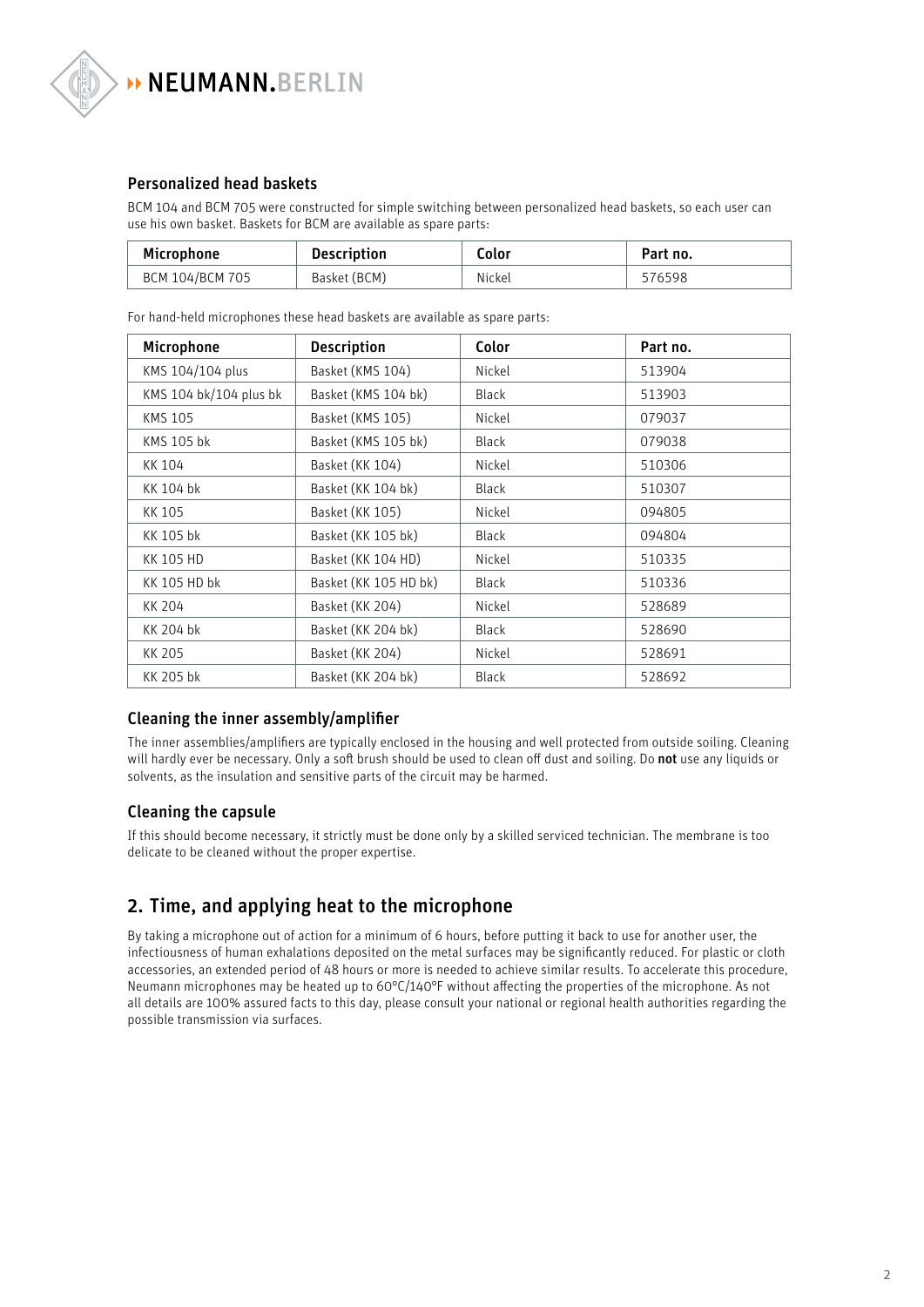# 3. Protecting microphones with foam windshields

Foam windshield are mostly used to reduce wind and pop disturbances. But they also serve to protect a microphone, at least partly, from rain, water, soiling and human exhalations. Nylon pop screens are very thin and will hardly protect the microphone from exhalations.

| <b>Foam Windshield</b> | for Microphone                                   | Color        | Part no. |
|------------------------|--------------------------------------------------|--------------|----------|
| <b>WNS 100</b>         | all KM microphones (not KM 120)                  | <b>Black</b> | 007323   |
| <b>WNS 110</b>         | all KM microphones (not KM 120)                  | <b>Black</b> | 008535   |
| WS 100                 | all KM microphones (not KM 120)                  | <b>Black</b> | 006751   |
| <b>WNS 120</b>         | KM 120                                           | <b>Black</b> | 008427   |
| WS 2                   | <b>TLM 102</b>                                   | Black        | 008637   |
| <b>WS 47</b>           | TLM 107, U 47 fet                                | <b>Black</b> | 006826   |
| WS 69                  | SM 69, USM 69                                    | <b>Black</b> | 006750   |
| <b>WS 81</b>           | <b>KMR 81</b>                                    | <b>Black</b> | 007268   |
| WS 82                  | <b>KMR 82</b>                                    | <b>Black</b> | 007264   |
| <b>WS 87</b>           | M 147 Tube, TLM 67, TLM 103, TLM 170, U 67, U 87 | <b>Black</b> | 006753   |
| <b>WS 89</b>           | TLM 193, U 89                                    | <b>Black</b> | 007197   |
| <b>WSB</b>             | KU 100                                           | <b>Black</b> | 007372   |
| <b>WSS 100</b>         | KK 104 S, KK 105 S, all KMS mics                 | <b>Black</b> | 007352   |

For almost all Neumann microphones, foam windshields are available:

### Cleaning foam windshields

Foam windshields may be cleaned with warm-to-hot water, up to 60°C/140°F. If necessary, dish washing liquid may be applied. Thoroughly rinse the foam and let it dry before putting it back to use. Moderate heat of up to 60°C/140°F may be applied for faster drying. Do not use ethanol, isopropanol or other liquids or solvents. Do not use the dishwasher.

### 4. Acoustical effects of foam windshields

Neumann foam windshields will affect the sound only slightly to moderately, depending on the thickness of the foam. Typically, the high frequencies above 5 kHz will be slightly attenuated. This can be easily remedied with some equalization of the recording. Likewise, small changes in the low frequencies, including the bass boost by proximity effect, can be remedied with a low frequency EQ.

Figure 1 shows the slight effect (-2 dB @ 10kHz) of a small WNS 100 foam windshield on a KM 184 cardioid microphone's response. An additional curve shows that a half-wet WNS 100 (after washing with water & dish washing liquid) produces a severe roll-off in the high frequencies. So, let the foam dry out completely before putting it back to use.



FIGURE 1: On-axis response of KM 184, with (dry) WNS 100 windshield, and with half-wet WNS 100.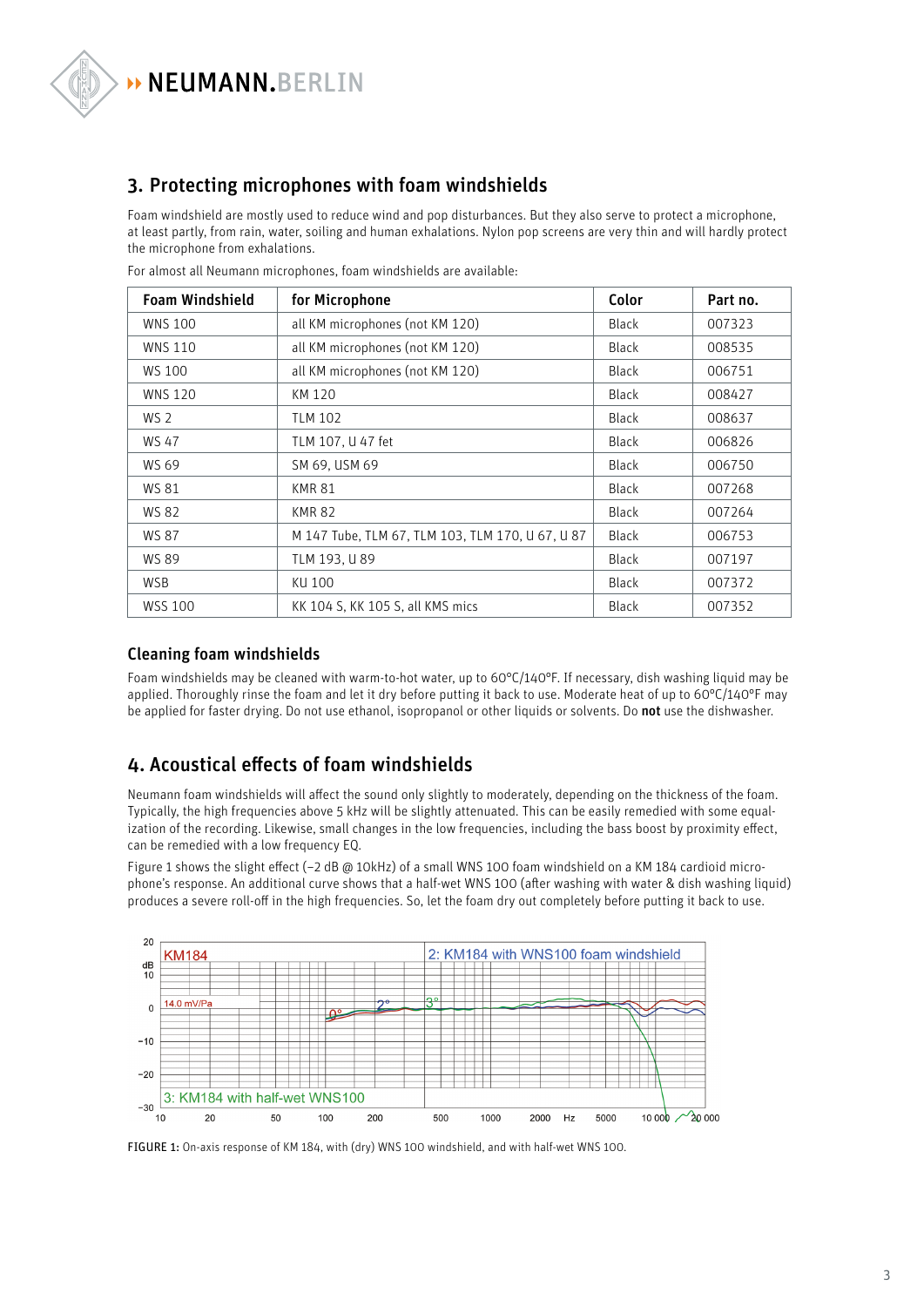

## 5. Protecting microphones with plastic film/bags

This is not a typical use for microphones, and only some recommendations can be given here. The main aim is to provide help for situations where no other solution can be applied.

A foam windscreen will help, but it may not protect a microphone 100% from exhalations. So, especially for multi-user applications, additional plastic film or bags may be used as cover. Take separate disposable thin film material for each user. Use bags with no ventilation holes and dispose of them after single-use. Enclose all parts of the microphone that may become soiled.

Some hints:

- Use very thin plastic material
- Choose soft, flexible material to minimize crackling, fluttering, rustling, or rubbing noises during the recording
- Leave some air volume around the capsule (e.g. the head basket, or use a foam windshield)
- Do not tension or stretch the film tightly
- Make test recordings to become acquainted with your specific solution, how to noiselessly handle the plastic film and how to best equalize the signal

### 6. Acoustical effects of plastic film/bags

Plastic film or bags will affect the sound of a microphone. Still, especially for speech recordings, the response may be equalized to obtain usable quality. Typically, plastic bags will produce these effects, increasing with the thickness and stiffness of the film:

- Mid-range frequencies will be the least affected
- ◻ Roll-off at high frequencies, e.g. above 4-8 kHz
- ◻ Reduced directivity
- Reduced proximity effect at low frequencies
- Roll-off at low frequencies

As figure 2 shows, low and high frequency boosts of a few dB may serve to linearize the response of a microphone inside a plastic film bag. These plots serve just as indication of the effects of plastic bags. The specific values will vary, depending on the microphone and plastic bag configuration.

Cardioid microphone, without windshield and plastic bags KM18  $\begin{array}{c} \n\text{dB} \\ \n10 \n\end{array}$  $12.0$ **IRO**  $-21$  $-30$ Recommendable solutions: thin film/bags, not tensioned KM184 + WNS100 + very thin film (8 microns) KM184 + WNS100 + midsize PE bag (37 microns)  $\frac{dE}{dt}$  $\underset{1}{\text{dB}}$  $13.81$  $12.5$ 180  $-21$ Not recommendable solutions: stretched or thick plastic film/bags KM184 + WNS100 + very thin film (8 microns) tightly stretched KM184 + WNS100 + midsize PE bag (70 m  $\frac{dE}{dt}$  $rac{dE}{10}$  $-4i$ 10,000

FIGURE 2: Exemplary measurements of KM 184 with different plastic bag and WNS 100 windshield configurations (measured at 1 m)